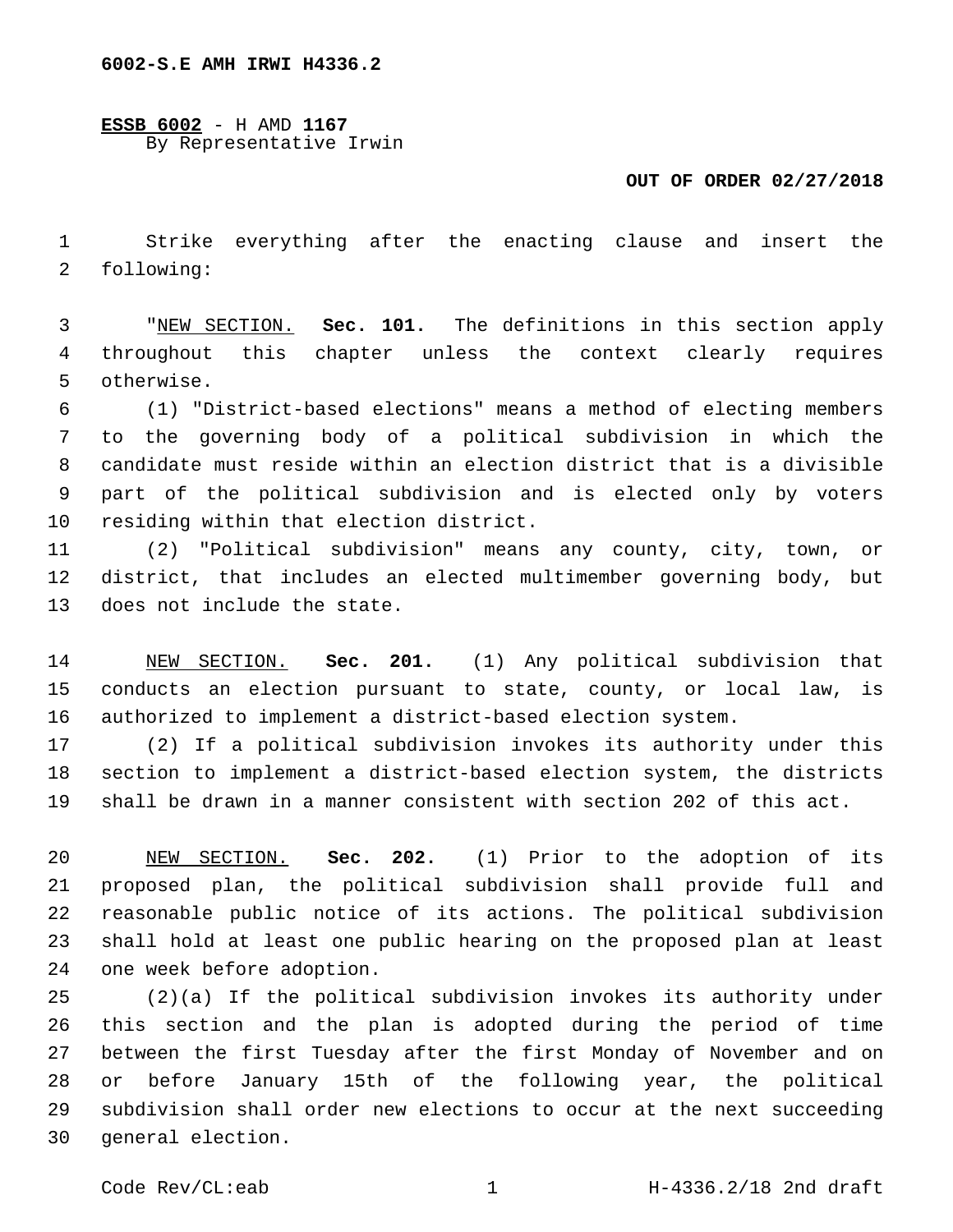(b) If the political subdivision invokes its authority under this section and the plan is adopted during the period of time between January 16th and on or before the first Monday of November, the next election will occur as scheduled and organized under the current electoral system, but the political subdivision shall order new elections to occur pursuant to the remedy at the general election the 7 following calendar year.

 (3) If a political subdivision implements a district-based election system, the plan shall be consistent with the following 10 criteria:

 (a) Each district shall be as reasonably equal in population as possible to each and every other such district comprising the 13 political subdivision.

(b) Each district shall be reasonably compact.

 (c) Each district shall consist of a geographically contiguous 16 area.

 (d) To the extent feasible, the district boundaries shall coincide with existing recognized natural boundaries and shall, to the extent possible, preserve existing communities of related and 20 mutual interest.

 (e) District boundaries may not be drawn or maintained in a manner that denies a protected class an equal opportunity to elect candidates of its choice or an equal opportunity to influence the 24 outcome of an election.

 (4) Within forty-five days after receipt of federal decennial census information applicable to a specific local area, the commission established in RCW 44.05.030 shall forward the census information to each political subdivision that has invoked its authority under this section to implement a district-based election system.30

 (5) No later than eight months after its receipt of federal decennial census data, the governing body of the political subdivision that had previously invoked its authority under this section to implement a district-based election system shall prepare a plan for redistricting its districts, pursuant to RCW 29A.76.010, and 36 in a manner consistent with this act.

 NEW SECTION. **Sec. 203.** A new section is added to chapter 38 28A.343 RCW to read as follows: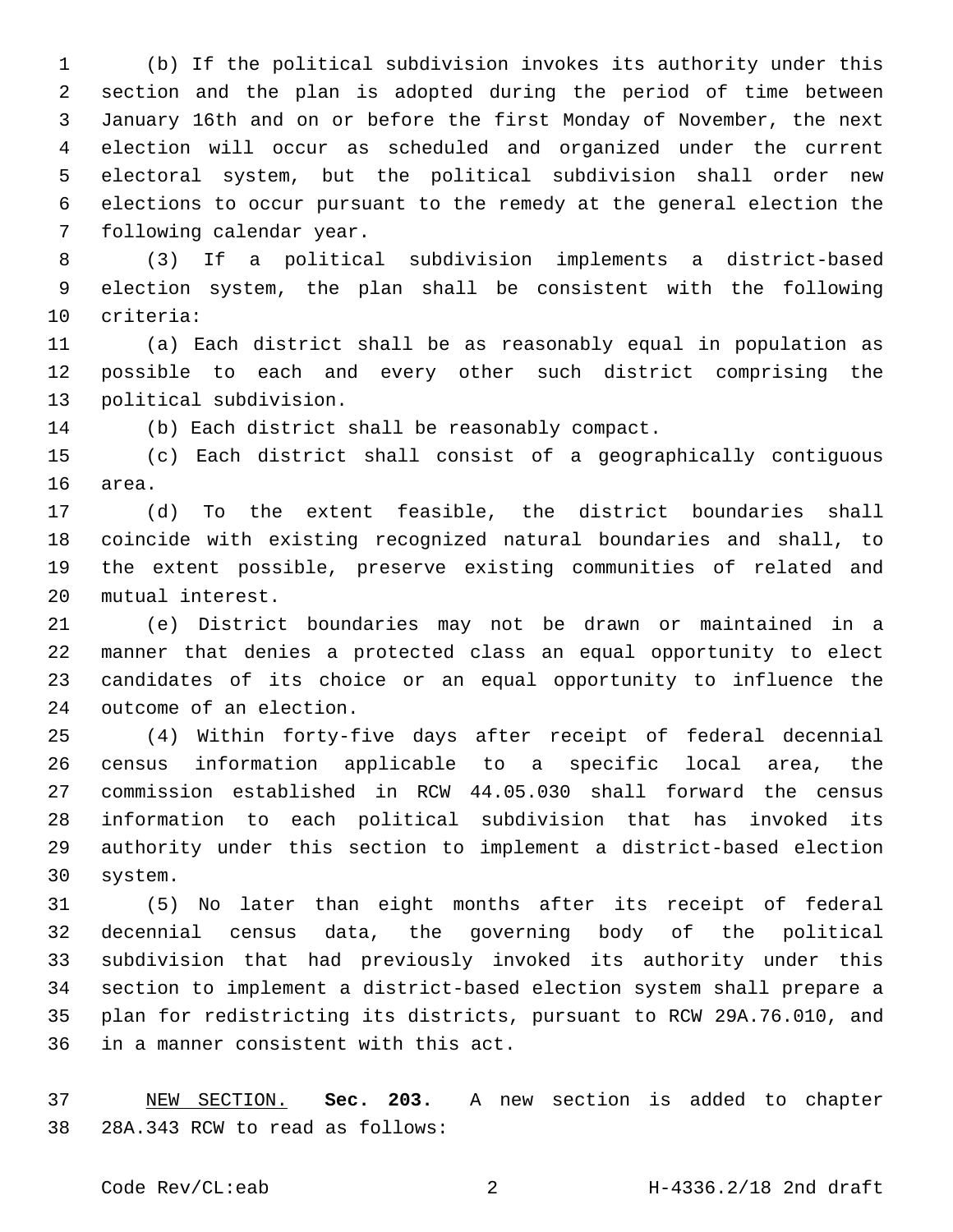The school board of directors may authorize a change to its electoral system pursuant to section 201 of this act. Any staggering of directors' terms shall be accomplished as provided in RCW 28A.343.030 and 28A.343.600 through 28A.343.650.4

 **Sec. 204.** RCW 36.32.020 and 1982 c 226 s 4 are each amended to read as follows:6

 The board of county commissioners of each county shall divide their county into three commissioner districts so that each district shall comprise as nearly as possible one-third of the population of the county: PROVIDED, That the territory comprised in any voting precincts of such districts shall remain compact, and shall not be 12 divided by the lines of said districts.

 However, the commissioners of any county composed entirely of islands and with a population of less than thirty-five thousand may divide their county into three commissioner districts without regard to population, except that if any single island is included in more than one district, the districts on such island shall comprise, as 18 nearly as possible, equal populations.

 The commissioners of any county may authorize a change to their electoral system pursuant to section 201 of this act. The lines of 21 the districts shall not be changed  $((\text{otherwise}))$  more often than once in four years and only when a full board of commissioners is present. The districts shall be designated as districts numbered one, two and 24 three.

 **Sec. 205.** RCW 36.32.040 and 1982 c 226 s 5 are each amended to 26 read as follows:

 (1) Except as provided in subsection (2) of this section, the qualified electors of each county commissioner district, and they only, shall nominate from among their own number, candidates for the office of county commissioner of such commissioner district to be voted for at the following general election. Such candidates shall be nominated in the same manner as candidates for other county and district offices are nominated in all other respects.

 (2) Where the commissioners of a county composed entirely of islands with a population of less than thirty-five thousand have chosen to divide the county into unequal-sized commissioner districts pursuant to the exception provided in RCW 36.32.020, the qualified electors of the entire county shall nominate from among their own Code Rev/CL:eab 3 H-4336.2/18 2nd draft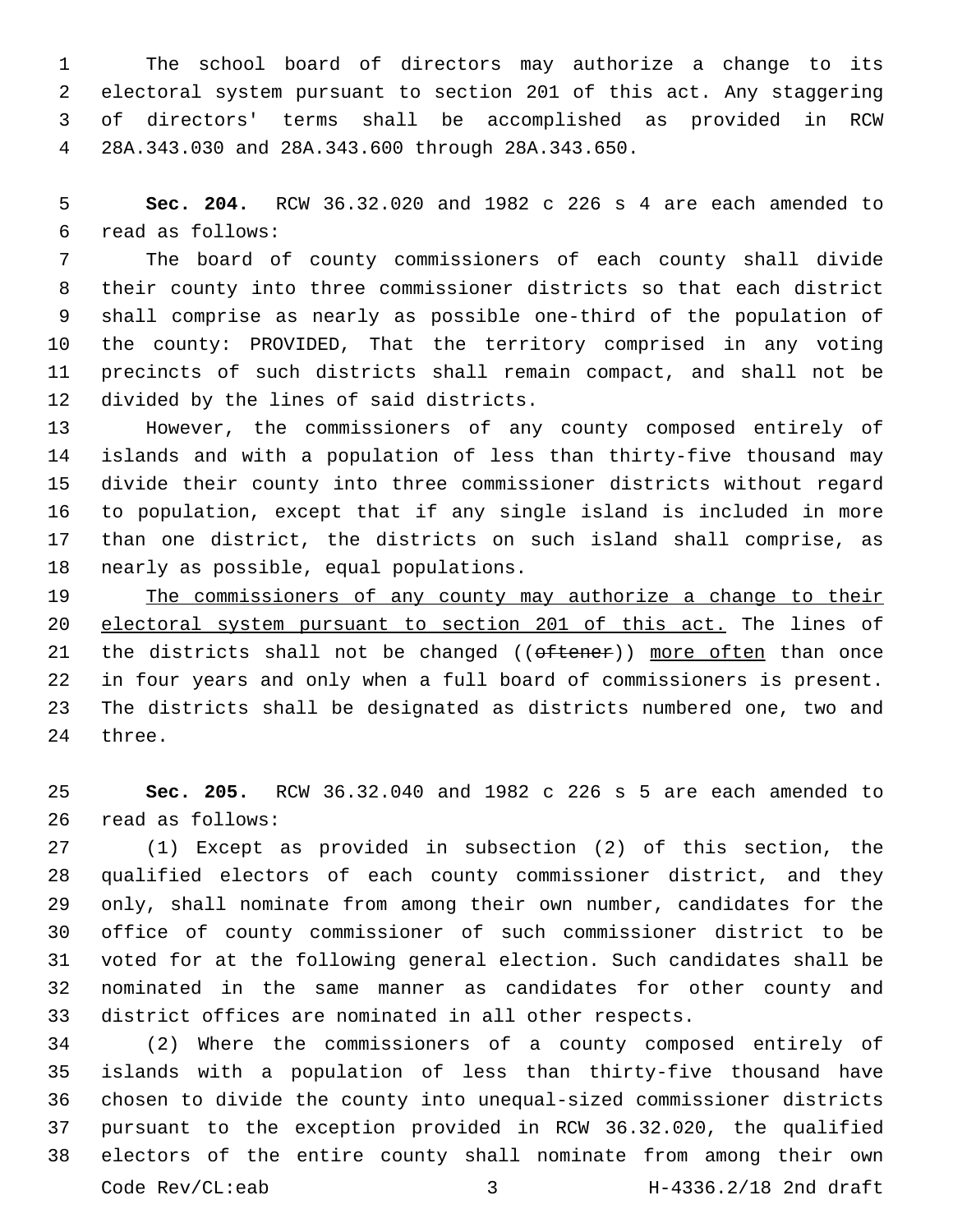number who reside within a commissioner district, candidates for the office of county commissioner of such commissioner district to be voted for at the following general election. Such candidates shall be nominated in the same manner as candidates for other county offices 5 are nominated in all other respects.

 (3) The commissioners of any county may authorize a change to their electoral system pursuant to section 201 of this act.

 NEW SECTION. **Sec. 206.** A new section is added to chapter 35.21 9 RCW to read as follows:

 The legislative authority of a city or town may authorize a change to its electoral system pursuant to section 201 of this act.

 NEW SECTION. **Sec. 207.** A new section is added to chapter 35A.21 13 RCW to read as follows:

 The legislative authority of a code city or town may authorize a change to its electoral system pursuant to section 201 of this act.

 NEW SECTION. **Sec. 208.** A new section is added to chapter 52.14 17 RCW to read as follows:

 The board of fire commissioners of a fire protection district may authorize a change to its electoral system pursuant to section 201 of 20 this act by majority vote.

 NEW SECTION. **Sec. 209.** A new section is added to chapter 53.12 22 RCW to read as follows:

 The port commission may authorize a change to its electoral 24 system pursuant to section 201 of this act.

 **Sec. 210.** RCW 54.12.010 and 2004 c 113 s 1 are each amended to read as follows:26

 A public utility district that is created as provided in RCW 54.08.010 shall be a municipal corporation of the state of Washington, and the name of such public utility district shall be Public Utility District No. . . . . of . . . . . . County.

 The powers of the public utility district shall be exercised through a commission consisting of three members in three commissioner districts, and five members in five commissioner districts.34

Code Rev/CL:eab H-4336.2/18 2nd draft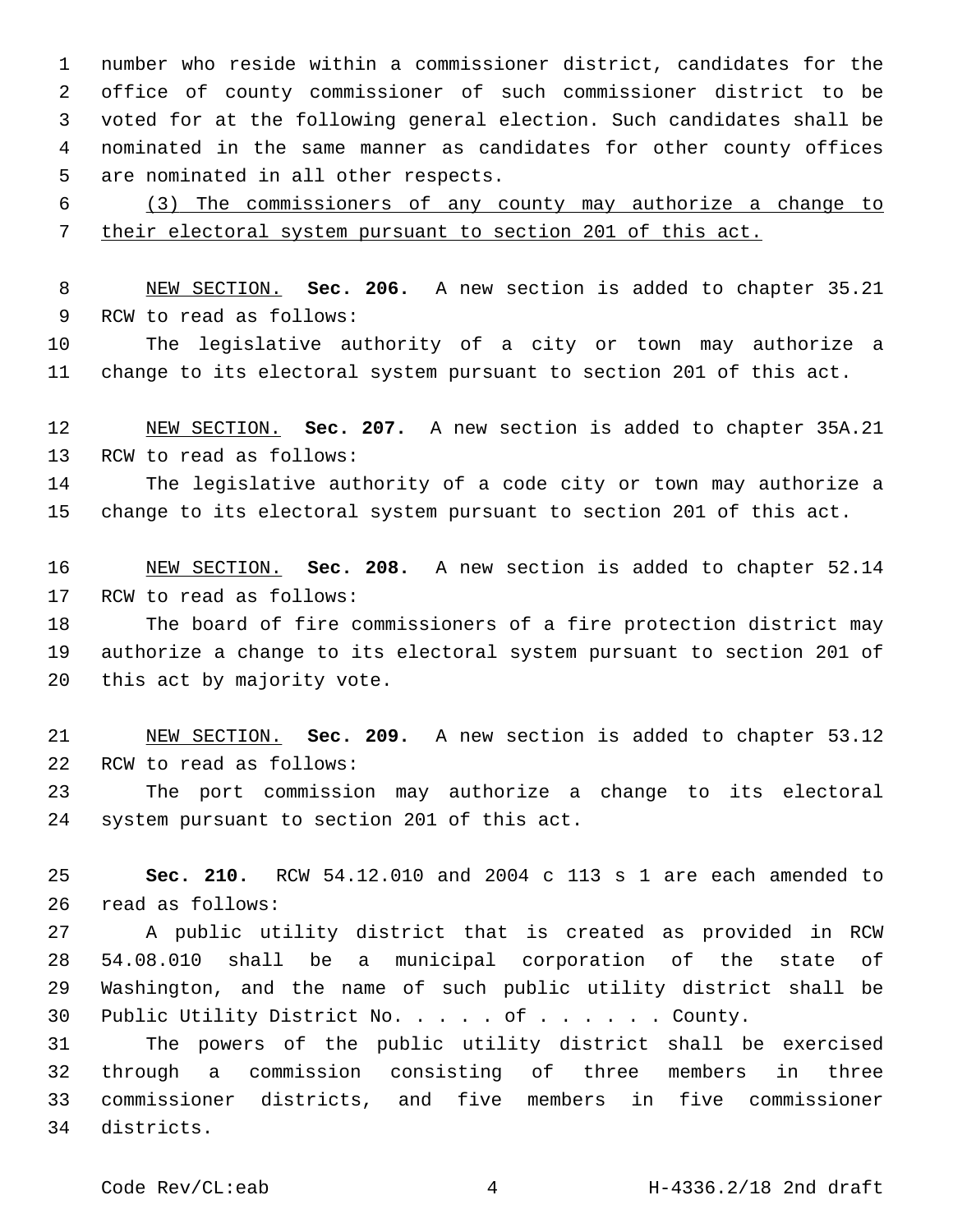(1) If the public utility district is countywide and the county has three county legislative authority districts, then, at the first election of commissioners and until any change is made in the boundaries of public utility district commissioner districts, one public utility district commissioner shall be chosen from each of the 6 three county legislative authority districts.

 (2) If the public utility district comprises only a portion of the county, with boundaries established in accordance with chapter 54.08 RCW, or if the public utility district is countywide and the county does not have three county legislative authority districts, three public utility district commissioner districts, numbered consecutively, each with approximately equal population and following precinct lines, as far as practicable, shall be described in the petition for the formation of the public utility district, subject to appropriate change by the county legislative authority if and when it changes the boundaries of the proposed public utility district. One commissioner shall be elected as a commissioner of each of the public 18 utility district commissioner districts.

 (3) Only a registered voter who resides in a commissioner district may be a candidate for, or hold office as, a commissioner of the commissioner district. Only voters of a commissioner district may vote at a primary to nominate candidates for a commissioner of the commissioner district. Voters of the entire public utility district may vote at a general election to elect a person as a commissioner of 25 the commissioner district.

 (4) The term of office of each public utility district commissioner other than the commissioners at large shall be six years, and the term of each commissioner at large shall be four years. Each term shall be computed in accordance with RCW ((29A.20.040)) 29A.60.280 following the commissioner's election. All public utility district commissioners shall hold office until their successors shall have been elected and have qualified and assume office in accordance with RCW ((29A.20.040)) 29A.60.280.

 (5) A vacancy in the office of public utility district commissioner shall occur as provided in chapter 42.12 RCW or by nonattendance at meetings of the public utility district commission for a period of sixty days unless excused by the public utility district commission. Vacancies on a board of public utility district commissioners shall be filled as provided in chapter 42.12 RCW.

Code Rev/CL:eab 5 H-4336.2/18 2nd draft